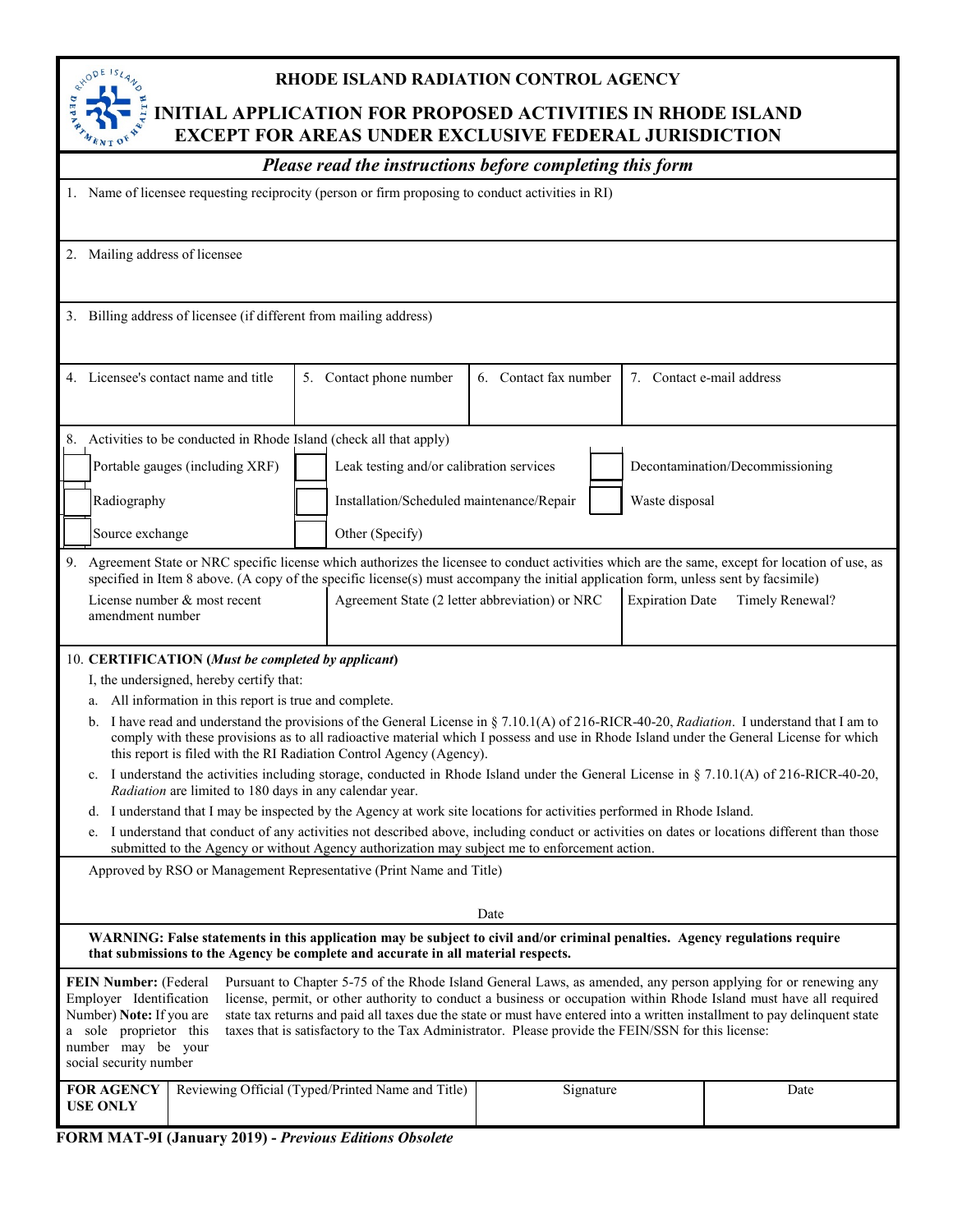#### **REPORT OF PROPOSED ACTIVITIES IN RHODE ISLAND EXCEPT FOR AREAS UNDER EXCLUSIVE FEDERAL JURISDICTION Form MAT-9I (January 2019) - Instructions**

### *PLEASE READ THIS INFORMATION AND THESE INSTRUCTIONS BEFORE COMPLETING FORM MAT-9N*

§ 7.10.1(A) of 216-RICR-40-20, *Radiation* (Agency regulations) establishes a General License authorizing any person who holds a specific license from the U.S. Nuclear Regulatory Commission (NRC) or another Agreement State to conduct the same activity in Rhode Island, except for areas under exclusive Federal jurisdiction<sup>[1](#page-1-0)</sup>, if the specific license does not limit the authorized activity to specified locations or installations.

Licensees cannot perform work in Rhode Island without first filing Form MAT-9I (*Initial Application for Reciprocity*) **and** Form MAT-9N (*Report of Proposed Activities in Rhode Island Except for Areas under Exclusive Federal Jurisdiction*) in accordance with § 7.10.1(A) of the Agency regulations **or** by applying for a specific RI Radiation Control Agency (Agency) license. After a reciprocity license has been issued by the Agency, a new Form MAT-9N must be submitted at least three days (3) prior to performing each subsequent reciprocity activity in the State of Rhode Island.

## **INSTRUCTIONS**

In completing Form MAT-9I, it is important that the information submitted be as compete and accurate as possible. The licensee is responsible for providing additional information as revisions or clarifications as soon as such information becomes available. If the information provided is not complete, there may be a delay in the process of approval for conducting reciprocity activities in the State of Rhode Island until the information is provided.

Most of the information required on Form MAT-9I should be self-explanatory. However, the following items may require some additional clarification.

- *Item 1*: Name of the licensee. This should be the same name that appears on the Agreement State or NRC specific license.
- *Item 8*: Check all categories that apply to the licensee's proposed activities in Rhode Island*.* The Agreement State or NRC specific license must authorize all activities for which reciprocity is requested. Licensees should be advised that the documents containing sensitive information must be marked and protected in accordance with any applicable security requirements. This applies to information transmitted to and from the Agency as well as maintained for record keeping purposes.
- *Item 9*: List the issuing Agreement State (or NRC), license number and current amendment number which authorizes the activities requested in Item 8. If not specifically noted on the license, please provide confirmation from the issuing Agreement State (or NRC) if the license is in timely renewal status. Attach a complete copy of the current license.
- *Item 10:* Application certification requires the printed name and title of the licensee's management representative certifying to the accuracy of the information contained on the Form MAT-9I, the signature of the licensee's management representative certifying to the accuracy of the information contained on the Form MAT-9I and the date the certification was signed.

Please also attach the FEIN/SSN form documenting compliance with Chapter 5-75 of the Rhode Island General Laws, as amended.

<span id="page-1-0"></span><sup>&</sup>lt;sup>1</sup> An area under exclusive Federal jurisdiction is an area over which the Federal government exercises legal control without interference from the jurisdiction and administration of State law. For example, if the work is to be performed on Federal property in Rhode Island, the licensee must first determine the jurisdictional status of the area where the licensee plans to work. If the jurisdictional status of the work site is unknown to the licensee, the licensee should contact the Federal agency that controls the facility where the work is to be performed. A written statement concerning the jurisdictional status is not required to file for reciprocity. However, it is recommended that the licensee obtain such a statement for the file for future reference and inspection purposes.